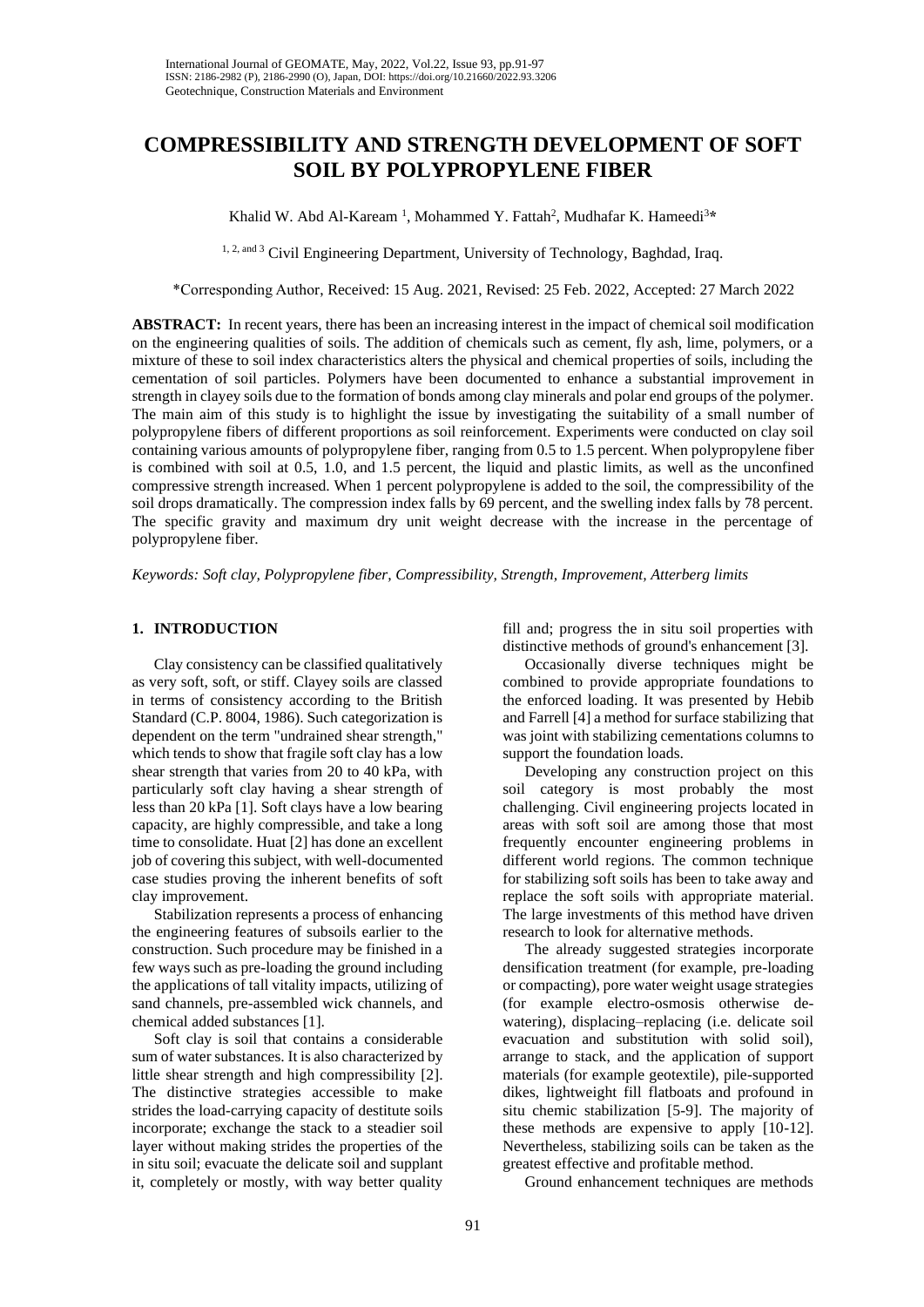for altering ground qualities to obtain ideal ground conditions for a specific goal, such as soil densification, accelerated consolidation, or the use of admixture. All of these treatments have the same goal: to stabilize the soil so that it may be used for construction.

To improve the following soil concerns, ground improvement techniques are performed.

- Increase the load-bearing capacity of the soil by making it denser.
- A decrease in soil settling.
- Liquefaction is reduced by earthquake shaking.
- Significantly lowering pore water pressure.
- Keeping shrinkage and expansion to a minimum.
- To avoid liquefaction of the soil (shocksensitive soils).
- There will be no lowering or excavation of the ground.
- To raise the pH of the soil.

Chemical approaches improve ground quality by reducing the problem by adding various chemical compounds to the soil. To improve the soil chemically, the following approaches are used: Lime, cement, bitumen, fly ash, polymers, silica fume, nanomaterials, and other additives Desalinization is also used to help soils stay stable.

Behzad and Arun [13], carried out a study to stabilize peat soils utilizing cement to be a binding material as well as polypropylene fiber to be an additive. Because of the significant contents of naturalistic waters for peat soils, the stabilized peat soil tests had been left at a typical temperature of a room with relative humidity to be cured by air for 90 days. It was found that the results of the CBR test revealed an increment by a factor of more than 22 regarding the un-soaked situation while 15 regarding the soaked situation for the stabilized specimens. Adding the polypropylene fiber along with cementitious materials to the stabilized peat soils enhanced the quality of the stabilized peat soils and contributed a significant sum of consistency and intactness to specimens of the stabilized peat soils. It was additionally noticed that as the timing of curing for the stabilized peat soils preceded during 180 days, the dampness substance also kept on diminishing.

Al-Neami et al. [14] employed Polypropylene fiber PPF instead of traditional soil stabilization fibers to try to improve cohesive soil. As a test, three different fiber ratios (0.25 percent, 0.5 percent, and 0.75 percent by dry weight of soil) and lengths (6, 12, and 18) mm were mixed with cohesion to improve specific clay qualities. The results of soil samples prepared at three different water conditions at a dry density (optimal contents of waters, dried plus wet sides of the compaction curve) showed that the ratios', as well as length

increasing for polypropylene fibers, causes a decrease in the maximum dry density of soils. The cohesion of soil increases with the inclusion content of PPF up to 0.5%, then decreases. The size of polypropylene fibers possesses a large influence upon the soil's cohesion and adding 0.5% polypropylene fiber with an 18 mm length for the soil represented the optimal mixture for design to enhance the soils.

Abdulrahman et al. [15] used one of the strategies to recycle plastic to enhance gypseous soil by mixing in 1 percent plastic fiber to boost "shear strength" and decrease soil collapsibility at saturation or soil wetness. The soil utilized was classed as SW-SM, with a 39 percent gypsum concentration and a relative density of 73 percent. The soil was subjected to a variety of tests, including a collapse test, a direct shear test, and a model loading test before and after mixing with fiber plastic. The value of soil cohesiveness steadily increases from 2 MPa in natural soil to 11 MPa when mixing with 1% plastic fibers, according to the findings.

On clay-silt soils, Ajayi-Majebi et al. [16] investigated the effects of an epoxy resin (bisphenol A/epichlorohydrin) and a polyamide hardener. In their investigation, unsoaked California Bearing Ratio (CBR) increased significantly in 3-day cured stabilized soil samples with 4% additions. Lignosulfonate and synthetic polymers were found to be beneficial in enhancing the unconfined compression strength of both lean and fat clay soils by Tang et al. [17]. Spraying poly (vinyl alcohol) to prevent the formation of crust and increase the durability of clay soils under the effect of simulated heavy rain provided a significant advantage, according to Page [18].

Mirzababaei et al. [19] dealt with the influence of two polymers on the free swell potential of three fat clay soils, namely 3 to 10% poly (methyl methacrylate) and 1 to 3% poly (vinyl acetate). They discovered a significant drop in free-swell potential and the production of aggregated claygranular matrices after adding polymers.

## **2. RESEARCH SIGNIFICANCE**

The main aim of this study is to highlight the issue by investigating the suitability of a small number of polypropylene fibers of different proportions (0.5%, 1%, and 1.5% by soil dry weight) to be used as soil reinforcement. These ratios were selected with these values after several experiments while mixing at different rates higher than what is stated, and then this ratio was selected. The paper submits an economical method for the treatment of clayey soil using environmentally friendly material.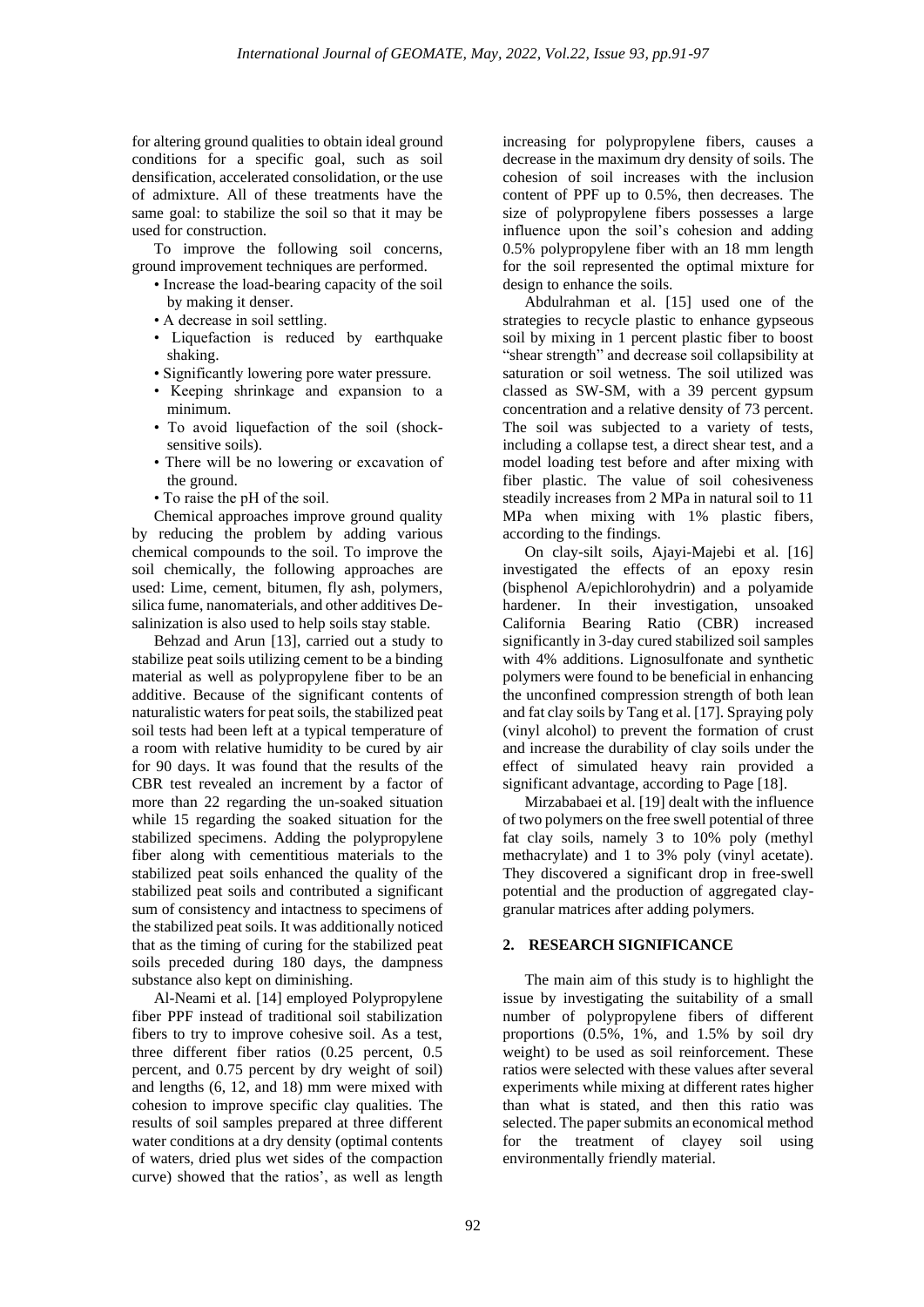#### **3. MATERIAL AND EXPERIMENTAL MODEL 3.1 Soil**

To examine the influence of polypropylene fiber on the soil's properties, clayey soil was used in this research. Table 1 illustrates the physical features of the clay while Fig. 1 presents the grain size distribution. Index properties were determined for the clay soils. The soil is classified as low plasticity clay CL according to the "Unified Soil Classification System".

| Table 1. Physical properties of the soil used. |  |  |  |
|------------------------------------------------|--|--|--|
|------------------------------------------------|--|--|--|

| Test              | Results  | Specification |
|-------------------|----------|---------------|
| Specific gravity  | 2.66     | <b>ASTMD</b>  |
|                   |          | 854 [20]      |
| Gravel %          | $\Omega$ |               |
| Sand %            | 4%       | <b>ASTMD</b>  |
| Fines % (Clay and | 96%      | 422 [21]      |
| Silt)             |          |               |
| Liquid limit (%)  | 32       | <b>ASTMD</b>  |
| Plastic limit (%) | 17       | 4318 [22]     |



Fig. 1 Particle size distribution curve of the clay.

#### **3.2 Polypropylene Fiber (PPF)**

The properties of polypropylene fiber used in this study such as fiber kind, length, and diameter are listed in Table 2 and Fig. 2 depict**s**  the features as well as fiber's shape utilized within the current work. The beneficial lifespan of such fiber might last for 5 years at a temperature of 121° C, for 10 years at a temperature of 110° C, and 20 years at a temperature of 99° C. Special stabilization grades are Underwriters Lab-rated at a temperature of 120° C for ongoing services [17].

## **3.3 Soil Samples Preparation and Test Procedures**

The preparation of soil specimens was done utilizing the mixing technique. A 12 mm polypropylene fiber (PPF) was used for the current work, as shown in Fig. 2. It is added to the soil in three proportions  $(0.5, 1, \text{ and } 1.5)$  %. The fiber weight supplied to the soil could be determined via the coming expression [23]:

Table 2. Polypropylene fiber specification [17].

| <b>Fiber Properties</b>              | Values          |  |
|--------------------------------------|-----------------|--|
| Fiber kind                           | Single fiber    |  |
| Length, mm                           | 12              |  |
| Diameter, mm                         | 0.034           |  |
| Density, $g/cm^3$                    | 0.91            |  |
| Tensile strength, MPa                | 350             |  |
| Modulus of elasticity,<br><b>MPa</b> | 3500            |  |
| Fusion point, °C                     | 165             |  |
| The burning point, $^{\circ}C$       | $590^{\circ}$ C |  |
| Surface area, $m^2/kg$               | 250             |  |
| Elongation, %                        | 24.4            |  |
| Water absorption                     | N <sub>i</sub>  |  |
| Dispensability                       | Excellent       |  |
| Acid and alkali resistance           | Very good       |  |



Fig 2. Soil with polypropylene fiber

$$
\rho f = \frac{Wf}{W} x 100 \tag{1}
$$

where  $Pf$  = ratio of fiber content,  $Wf$  = weight of the fiber, and  $W =$  weight of the soil dried in air.

Then mixing the soil with a specific quantity of fiber in a good manner utilizing the mixing machines. Subsequently, mixing the soil was done with a specific quantity of fiber in a manner via utilizing the type of mixer machines, as illustrated in Fig. 3. Laboratory tests were performed on the samples as follows: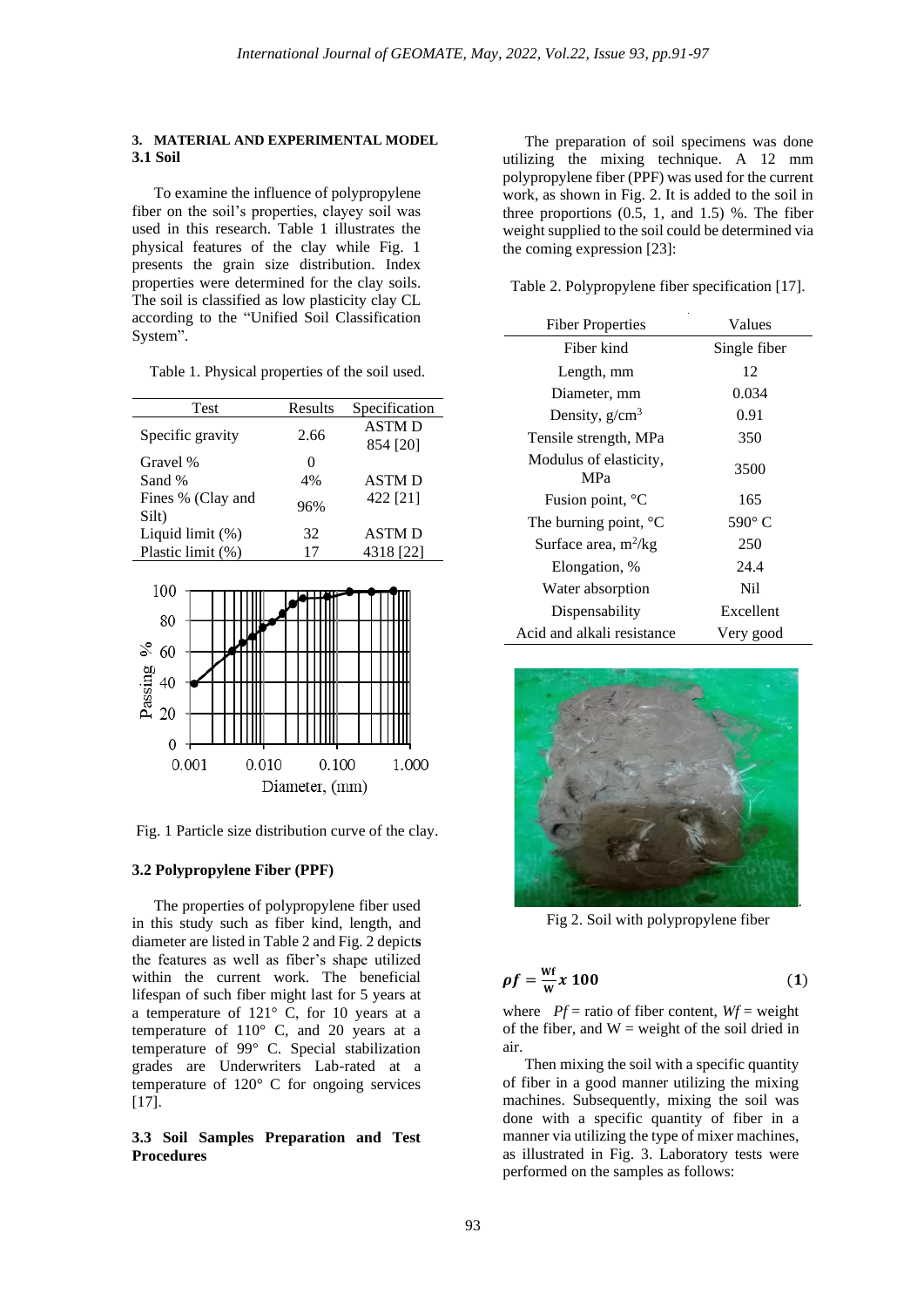- **i.** Conducting compaction test according to ASTM D1557[24] to study the influence of adding PPF on optimum moisture content and the maximum dry density of the studied soil. For modified pressure, three percentages (0, 0.5, and 1) % were used. These tests show that adding PPF reduces the maximum dried density for the soils since such kind of additive possesses a little particular weight.
- **ii.** Carrying out testing to examine the PPF effect upon the "unconfined compressive strength" of soils prepared at the maxi dried density as well as optimal contents of water using the addition of  $(0, 0.5, \text{ and } 1)$ %.
- **iii.** A one-dimensional consolidation test was conducted according to ASTM D2435 [25] on three samples to examine the PPF's influence upon the Cc (compressing index),<br>Cr (recompressing index), and Cv Cr (recompressing index), and Cv (coefficient of consolidation).



Fig 3. Mixer type for soil sample preparation.

## **4. PRESENTATION AND DISCUSSION OF TEST RESULTS**

The current section introduces the testing results conducted via utilizing three ratios of polypropylene (0.5, 1, and 1.5%) by the way of dried weight mixture plus the untreated soil as illustrated to examine the conduct of soft clayey soil stabilized with polypropylene.

## **4.1. Effect of PPF on the specific gravity**

Specific gravity (Gs) of three samples for the soil with different percentages of polypropylene was determined and the results are plotted in Fig. 4. The figure shows a decrease in specific gravity with added polypropylene. Due to the low unit weight of the polypropylene fiber, the

specific gravity of the stabilized soil decreased slightly.



Fig 4. Specific gravity for soft clay with different polypropylene fiber percentages.

## **4.2 Consistency Limits Results**

For such a series, testing the specimens was done to examine the addition effect of polypropylene for the clay. Figure 5 shows consistency limits (Atterberg limits) for clay with different percentages of polypropylene, while Fig.6 illustrates the influence of polypropylene on the plasticity index of the soft clay.



Fig 5. Consistency limits with different polypropylene fiber percentages.



Fig 6. Plasticity index with different polypropylene fiber percentages.

One could observe be the existence of an increase within liquid as well as plastic limits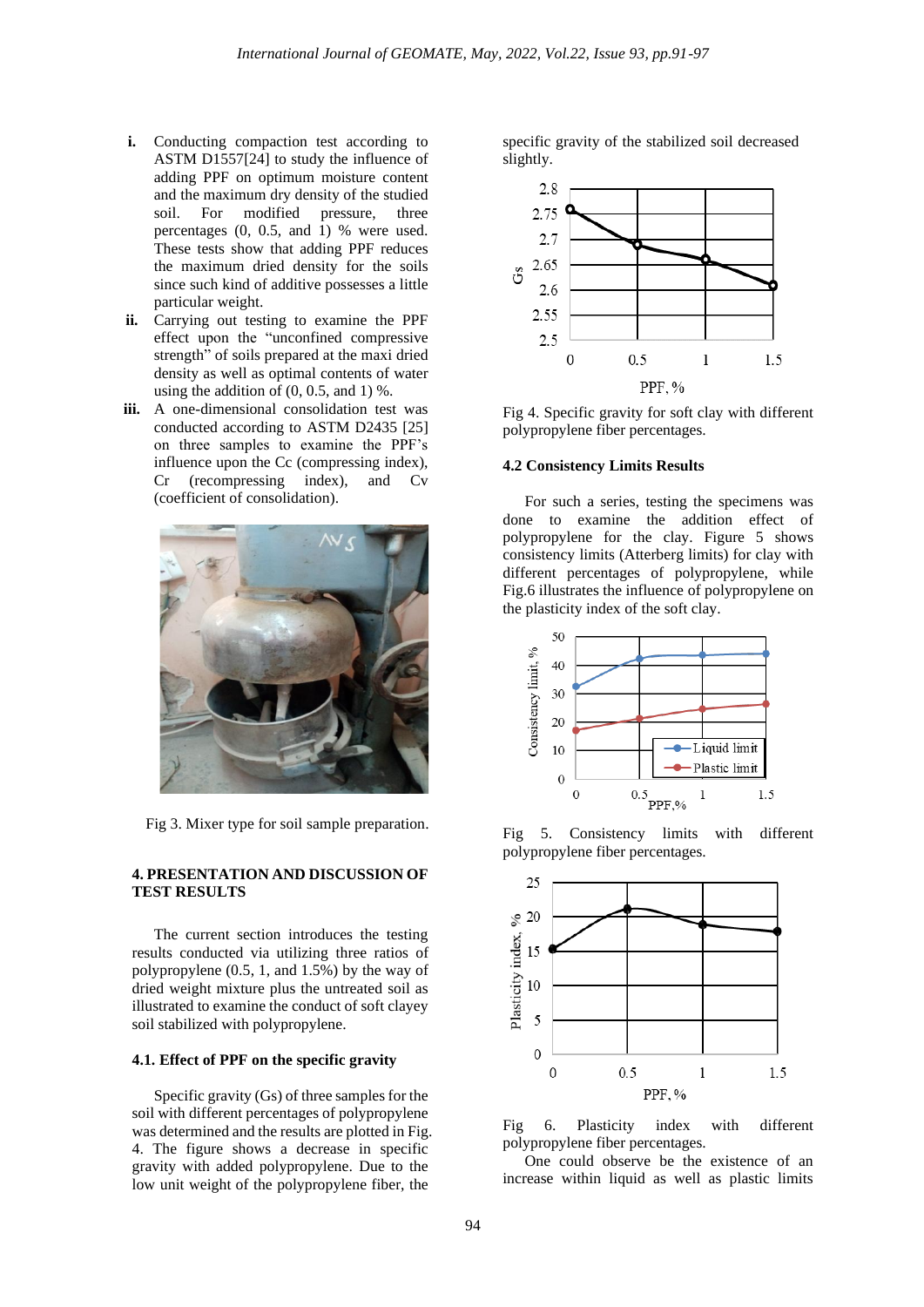while there is a decrease in the plasticity index with an increase in the percentage of polypropylene. The addition of polypropylene at the maximum value of 1% results in an increase in the liquid limit to (44), the plastic limit increased by about 5%. Hence, the plasticity index decreased by about 15%. The increment within the clayey liquid limits can be associated with the affinity's development for the clayey surface over the waters; this alteration can be attributed to titanium chloride present as a catalyst in the propylene product. Nevertheless, the last outcome within all fettles represents a decrease within the plasticity index. Accordingly, the soils get transformed into more practical materials. Moreover, there is a reduction in the sensitive feature of soils' strength to dampness. The overall increase within the plastic limits for soils can be attributed to waterabsorbing that happens once polypropylene was added to the clay. Polypropylene functioned as a drying factor, thus adding more water was required for making the soil's sample roll into a thread of (3 mm) diameter until appearing the crack can be considered as a sign of attaining the plastic limit.

## **4.3 Compaction Test**

From Figure 7, one can observe that the maximum dry unit weight decreases when there is an increase in polypropylene fiber ratio. The maximum dry unit weight displayed a reduction of about 2.5 % plus 13.6 % correspondingly, for 0.5, 1, and 1.5 % adding of polypropylene fiber to the soil. This can be mostly attributed to the low value of particular gravity for polypropylene fiber compared to the high value of particular gravity (2.66) for soils, while the optimum moisture content values continually increase when there is an increase in the ratio of polypropylene fiber as shown in Fig. 8. This makes the stabilization using this material efficient in the construction of roads and lightweight embankments. The optimum moisture content displayed an increasing about 1.52 plus 2.07 times than the virgin soils' value. Such conduct is because of the reduction within the typical unit weight for solid contents within the mixes of soils as well as fiber.

Polypropylene fiber has a small tendency to absorb water so that as this material occupies a volume within the soil, it acts at decreasing the water kept within the soil voids and hence decreasing the liquid limit. For 0.5,1 and 1.5 % of fiber adding, both contents of fiber display a narrow tendency whereas the maximum dry unit weight values are almost the same. This corresponds to what was found by Soundara and Senthil [26].



Fig 7. Relationship between maximum dry unit weight and percent Polypropylene fiber.



Fig 8. Relationship between the optimum moisture content and percent polypropylene fiber.

#### **4.4 Unconfined Compressive Strength**

Chemical stabilization is a technique that involves adding a binder to the soil to enhance the geotechnical characteristics of soft clay, such as mechanical and chemical properties. The most popular and versatile way of testing the strength of stabilized soil is to use the unconfined compressive strength UCS value of compacted soil. It is the primary test that is recommended for determining the amount of additive that should be used in soil stabilization.

Figure 9 shows the relationship between deviator stress and axial strain for soil tested in the unconfined compression machine conducted according to ASTM D2166 [27] with the addition of polypropylene. It is noticed that the unconfined compressive strength UCS increases from 149.15 kPa to 185.35 kPa for soil with increasing polypropylene content from 0% to 1.5 %. This increase is due to the that the titanium chloride reactions from polypropylene interact with the Ca++ from the soil to form cementations' components calcium silicate hydrate (CSH)), within the polypropylene-soil mixture and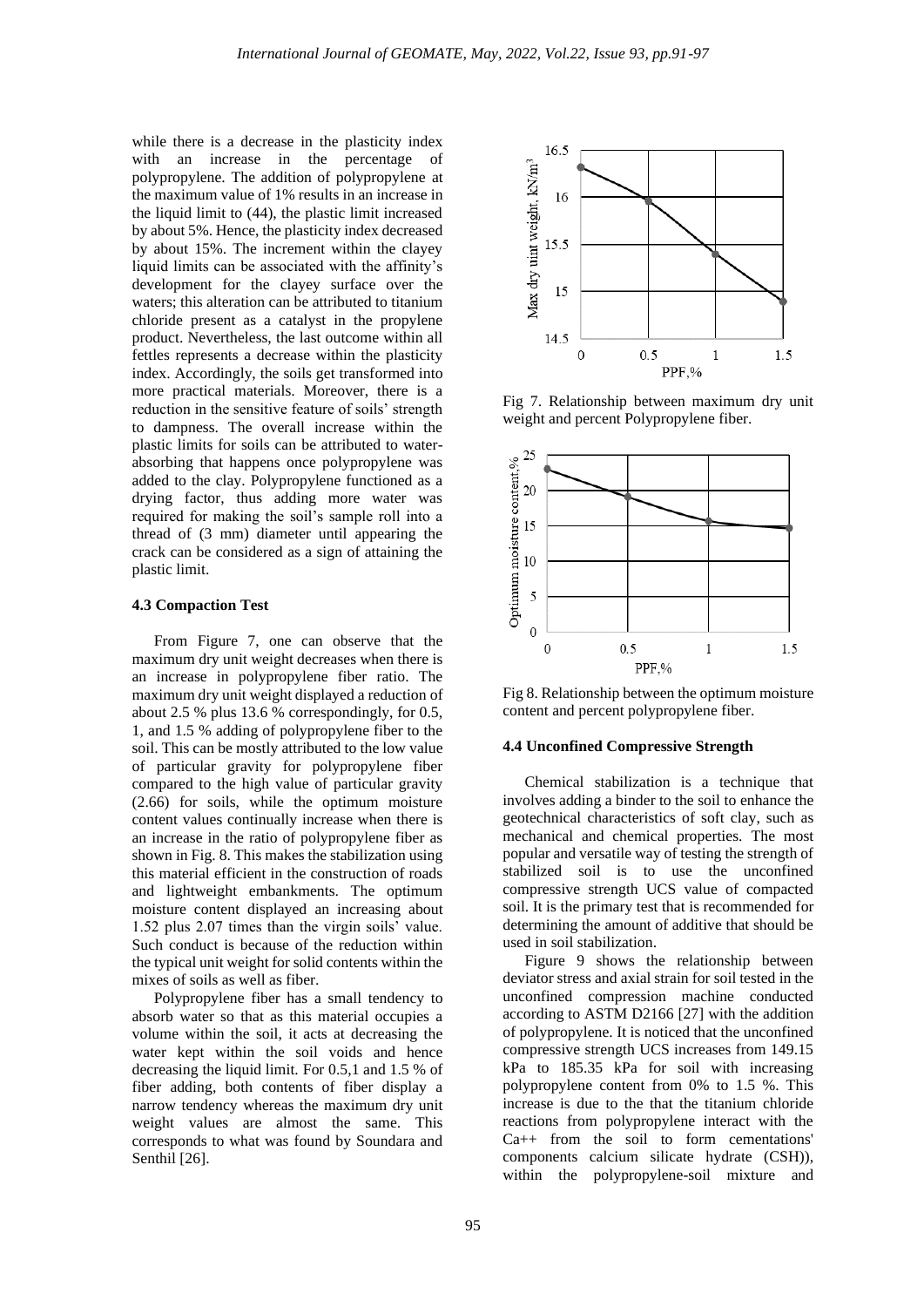resulting in strength gain. It can be noticed that there is a decrease in the UCS due to an increase in the number of clay particles (including Namontmorillonite), these particles will be able for adsorbing a lot of water. Henceforth, making the clay-water framework will tend to be weak. Finally, results of the UCS tests for soil confirmed that considering the general relationship between unconfined compressive strength and the quality of the subgrade soils used in pavement applications, the results of q<sup>u</sup> for 1.5% polypropylene addition consider both soils as very stiff subgrade materials, while they are considered as medium soil. Based upon the aforementioned results, one could conclude that 1% addition of polypropylene fiber to the soil can produce an optimal mixture for designing goals to enhance soils since this addition provides a maxi cohesive value once provided to soils.



Fig 9. Deviator Stress-Strain relationship for soil at different percentage polypropylene.

#### **4.5 Consolidation Test**

A consolidation test was carried out for soil specimens (unreinforced as well as reinforced soils by 0.5, 1 plus 1.5 % of polypropylene fiber) to investigate the polypropylene influence upon "compression index"  $(C_c)$ , "swelling index"  $(C_s)$ , and the "coefficient of volume change"  $(m_v)$ . The results are shown in Table 3. There is a decrease in  $C_c$ ,  $C_s$ , mv, and  $C_v$  with the addition of PPF.

The compression index (Cc) is a key metric in geotechnical engineering since it relates to the degree of expected consolidation settlement that a soil stratum would undergo when subjected to loads larger than those previously encountered.

The Cc denotes the slope of the linear component of the e-log P' curve.

| Table 3. Consolidation test.                                                             |                   |       |                 |       |  |  |
|------------------------------------------------------------------------------------------|-------------------|-------|-----------------|-------|--|--|
|                                                                                          | Untreated<br>soil |       | Index value     |       |  |  |
| Index<br>Properties                                                                      |                   |       | Treated soil, % |       |  |  |
|                                                                                          |                   | 0.5   | 1               | 1.5   |  |  |
| Initial void ratio<br>$(e_0)$                                                            | 0.658             | 0.36  | 0.22            | 0.217 |  |  |
| Compression<br>index $(Cc)$                                                              | 0.196             | 0.097 | 0.059           | 0.048 |  |  |
| Swelling index<br>(Cs)                                                                   | 0.099             | 0.051 | 0.021           | 0.018 |  |  |
| Coefficient of<br>volume<br>compressibility<br>$(av)*10^{-3} (m^2/kN)$                   | 0.62              | 0.59  | 0.18            | 0.165 |  |  |
| Coefficient of<br>volume change<br>$(mv)*10^{-3}(m^2/kN)$<br>at a pressure of<br>200 kPa | 0.373             | 0.432 | 0.147           | 0.147 |  |  |

#### **5. CONCLUSIONS**

The current work concentrated on the influence of polypropylene fiber on clay soils stabilizing. The work revealed an encouraging usage of polypropylene materials for soils; in light of this work the coming findings could be concluded from the study:

- **1.** The specific gravity and maximum dry unit weight decrease with the increase in the percentage of polypropylene fiber.
- **2.** The liquid and plastic limits and the unconfined compressive strength increase when polypropylene fiber is mixed with soil at different percentages.
- **3.** The soil compressibility decreases considerably when the soil is mixed with 1.5 % of polypropylene. The compression index decreases by 69% while the swelling index decreases by 78%.

### **6. REFERENCES**

- [1] Aziz M.A. A new Method of Stabilization of Soft Soil. First International Conference on Case Histories in Geotechnical Engineering. Missouri University of Science and Technology, 2013, pp. 1215-1219.
- [2] Huat, B.B.K., Organic and Peat Soils Engineering. 1st Edn., University Putra Malaysia, ISBN: 983-2871-08-8, 2004, pp: 5-11.
- [3] Huat, B.B.K., and Faisal, H.A., Ground Improvement Technology. 1st Edn University Putra Malaysia, ISBN: 983-2871-08-5, 2007, pp: 105.
- [4] Hebib, S., and Farrell R.E., Some Experiences on the Stabilization of Irish Peats, Canadian